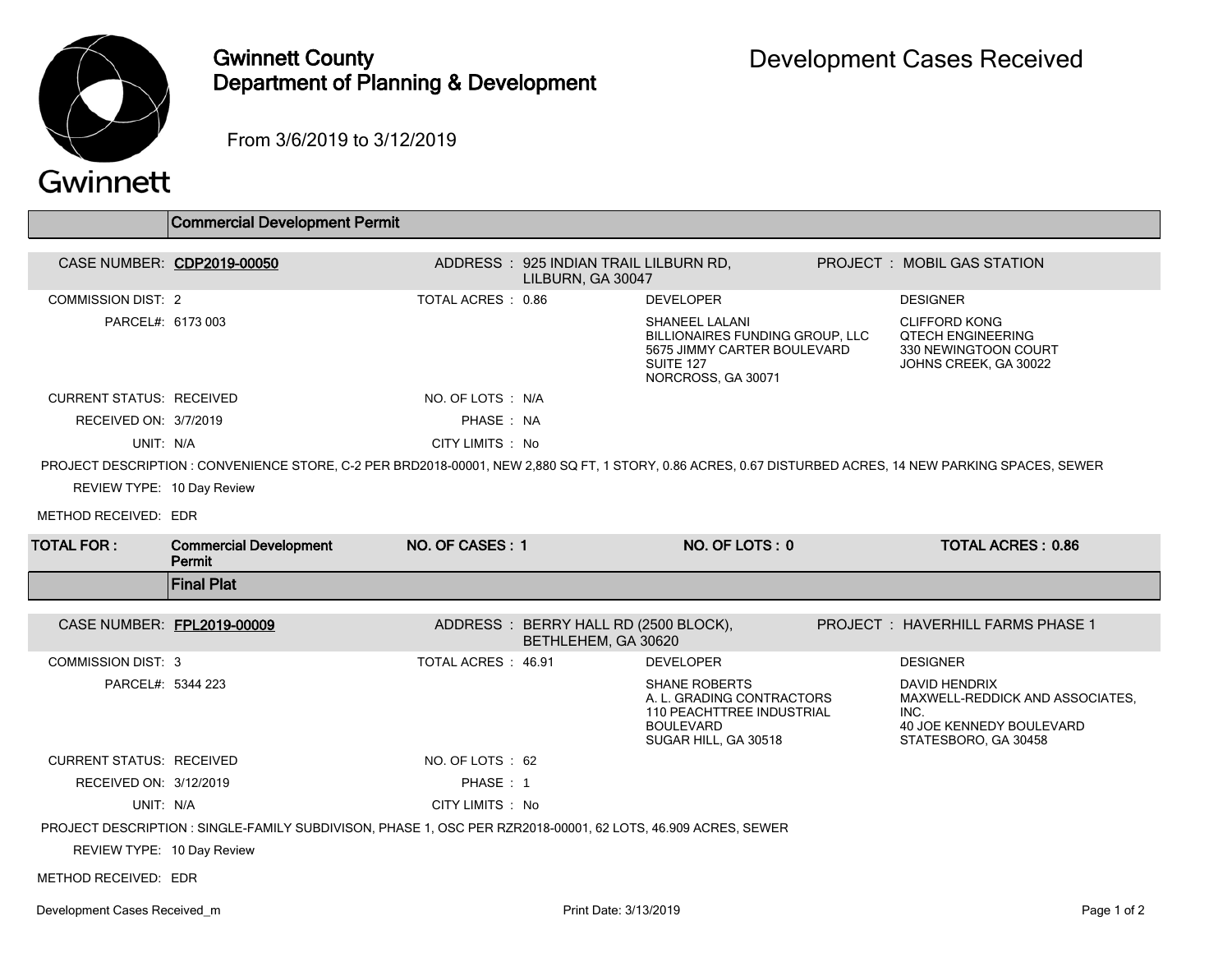| CASE NUMBER: FPL2019-00010      |                                                                                |                    | ADDRESS : 2329 LAWRENCEVILLE HWY,<br>LAWRENCEVILLE, GA 30044 |                                                                                                     | PROJECT : TITA ELECTRONICS, INC.                                                                                            |  |
|---------------------------------|--------------------------------------------------------------------------------|--------------------|--------------------------------------------------------------|-----------------------------------------------------------------------------------------------------|-----------------------------------------------------------------------------------------------------------------------------|--|
| COMMISSION DIST: 4              |                                                                                | TOTAL ACRES : 0.85 |                                                              | <b>DEVELOPER</b>                                                                                    | <b>DESIGNER</b>                                                                                                             |  |
|                                 | PARCEL#: 5047 008A                                                             |                    |                                                              | <b>ZIHUA TANG</b><br>TITA ELECTRONICS, LLC<br>2329 LAWRENCEVILLE HIGHWAY<br>LAWRENCEVILLE, GA 30044 | <b>SCOTT SMITH</b><br>DIVERSIFIED TECHNICAL GROUP, LLC<br>2700 BRASELTON HIGHWAY<br><b>SUITE 10-430</b><br>DACULA, GA 30019 |  |
| <b>CURRENT STATUS: RECEIVED</b> |                                                                                | NO. OF LOTS : 2    |                                                              |                                                                                                     |                                                                                                                             |  |
| RECEIVED ON: 3/12/2019          |                                                                                | PHASE: NA          |                                                              |                                                                                                     |                                                                                                                             |  |
| UNIT: N/A                       |                                                                                | CITY LIMITS : No   |                                                              |                                                                                                     |                                                                                                                             |  |
|                                 | PROJECT DESCRIPTION : COMMERCIAL PLATTING ONLY, C-1, 2 LOTS, 0.85 ACRES, SEWER |                    |                                                              |                                                                                                     |                                                                                                                             |  |
| REVIEW TYPE: 10 Day Review      |                                                                                |                    |                                                              |                                                                                                     |                                                                                                                             |  |
| METHOD RECEIVED: EDR            |                                                                                |                    |                                                              |                                                                                                     |                                                                                                                             |  |
| TOTAL FOR : I                   | <b>Final Plat</b>                                                              | NO. OF CASES: 2    |                                                              | NO. OF LOTS: 64                                                                                     | <b>TOTAL ACRES: 47.76</b>                                                                                                   |  |
|                                 |                                                                                |                    |                                                              |                                                                                                     |                                                                                                                             |  |
| <b>GRAND TOTALS</b>             |                                                                                | NO. OF CASES: 3    |                                                              | NO. OF LOTS: 64                                                                                     | <b>TOTAL ACRES: 48.62</b>                                                                                                   |  |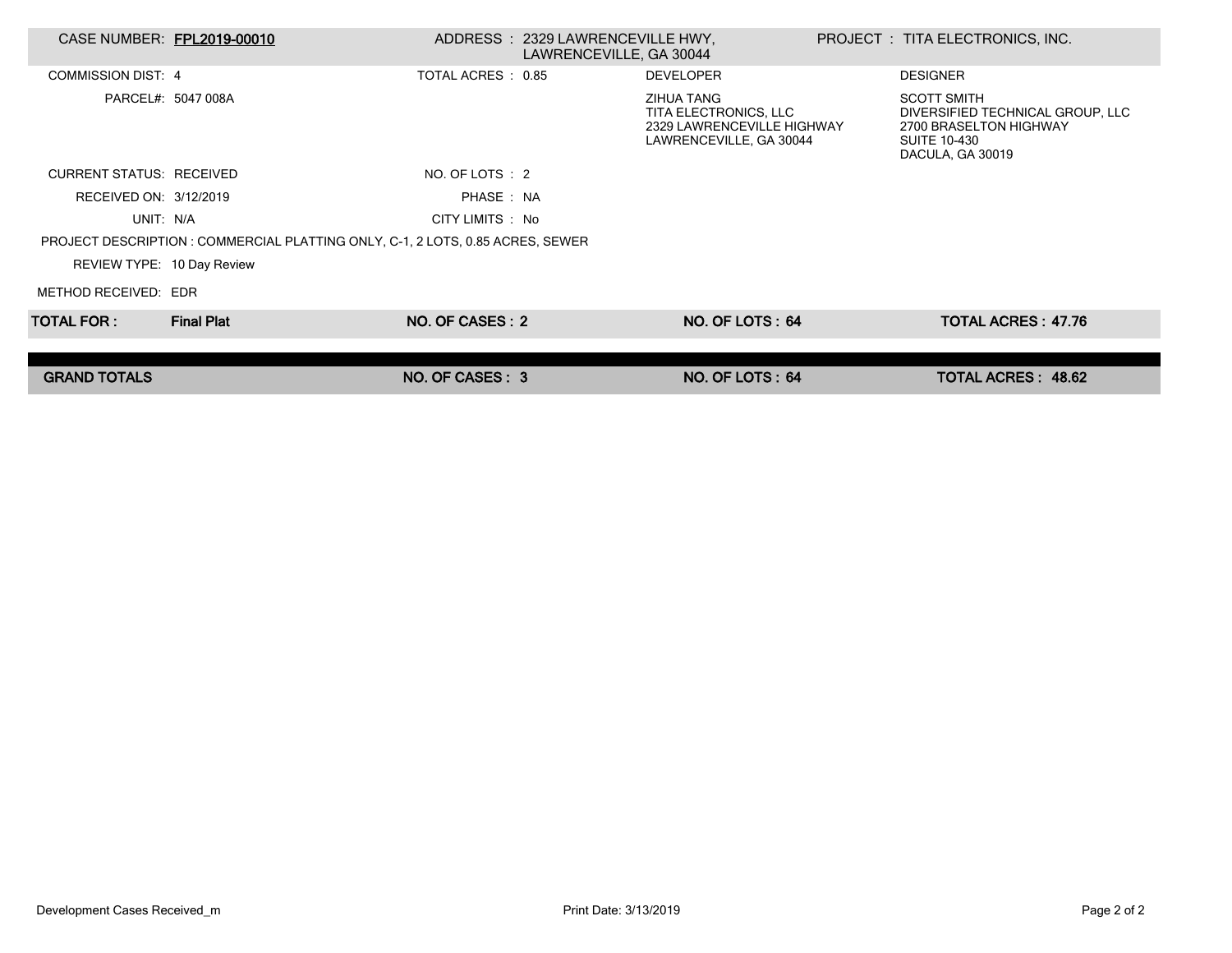

## Gwinnett County Department of Planning & Development

From 3/6/2019 to 3/12/2019

## Gwinnett

|                                             | <b>Commercial Development Permit</b>                                                                                                                           |                    |                                                              |                                                                                                |                                                                                                                   |
|---------------------------------------------|----------------------------------------------------------------------------------------------------------------------------------------------------------------|--------------------|--------------------------------------------------------------|------------------------------------------------------------------------------------------------|-------------------------------------------------------------------------------------------------------------------|
| CASE NUMBER: CDP2019-00049                  |                                                                                                                                                                |                    | ADDRESS: 125 TECHNOLOGY PKWY,<br>PEACHTREE CORNERS, GA 30092 |                                                                                                | PROJECT: 125 TECHNOLOGY PARK                                                                                      |
| <b>COMMISSION DIST: 2</b>                   |                                                                                                                                                                | TOTAL ACRES: 7.63  |                                                              | <b>DEVELOPER</b>                                                                               | <b>DESIGNER</b>                                                                                                   |
| PARCEL#: 6285 011                           |                                                                                                                                                                |                    |                                                              | <b>JASON NAIL</b><br>PARKSIDE PARTNERS<br>1427 MAYSON STREET<br>ATLANTA, GA 30324              | DIANNE PATHAMMAVONG<br>PLANNERS AND ENGINEERS<br><b>COLLABORATIVE</b><br>350 RESEARCH COURT<br>NORCROSS, GA 30092 |
| <b>CURRENT STATUS: RECEIVED</b>             |                                                                                                                                                                | NO. OF LOTS : N/A  |                                                              |                                                                                                |                                                                                                                   |
| RECEIVED ON: 3/6/2019                       |                                                                                                                                                                | PHASE: NA          |                                                              |                                                                                                |                                                                                                                   |
| UNIT: N/A                                   |                                                                                                                                                                | CITY LIMITS : Yes  |                                                              |                                                                                                |                                                                                                                   |
| SPACES, SEWER<br>REVIEW TYPE: 10 Day Review | PROJECT DESCRIPTION : CITY OF PEACHTREE CORNERS, 125 TECHNOLOGY PARK, M-1, NEW 71,931 SQ FT, 2 STORY, 7.627 ACRES, 2.231 DISTURBED ACRES, 259 NEW PARKING      |                    |                                                              |                                                                                                |                                                                                                                   |
| METHOD RECEIVED: EDR                        |                                                                                                                                                                |                    |                                                              |                                                                                                |                                                                                                                   |
| CASE NUMBER: CDP2019-00051                  |                                                                                                                                                                |                    | 30078                                                        | ADDRESS: 2018 SCENIC HWY, SNELLVILLE, GA                                                       | PROJECT: VALVOLINE INSTANT OIL CHANGE                                                                             |
| <b>COMMISSION DIST: 3</b>                   |                                                                                                                                                                | TOTAL ACRES : 0.66 |                                                              | <b>DEVELOPER</b>                                                                               | <b>DESIGNER</b>                                                                                                   |
| PARCEL#: 5040A009                           |                                                                                                                                                                |                    |                                                              | <b>CHRIS DULEY</b><br>VALVOLINE INSTANT OIL CHANGE<br>100 VALVOLINE WAY<br>LEXINGTON, KY 40509 | <b>KELLY SCHWIETERMAN</b><br>CESO, INC.<br>3601 RIGBY ROAD<br>SUITE 300<br>MIAMISBURG, OH 45342                   |
| <b>CURRENT STATUS: RECEIVED</b>             |                                                                                                                                                                | NO. OF LOTS : N/A  |                                                              |                                                                                                |                                                                                                                   |
| RECEIVED ON: 3/8/2019                       |                                                                                                                                                                | PHASE: NA          |                                                              |                                                                                                |                                                                                                                   |
| UNIT: N/A                                   |                                                                                                                                                                | CITY LIMITS : Yes  |                                                              |                                                                                                |                                                                                                                   |
| <b>SEWER</b>                                | PROJECT DESCRIPTION : CITY OF SNELLVILLE, VALVOLINE INSTANT OIL CHANGE, BG, NEW 2,896 SQ FT, 1 STORY, 0.66 ACRES, 0.66 DISTURBED ACRES, 10 NEW PARKING SPACES, |                    |                                                              |                                                                                                |                                                                                                                   |
| REVIEW TYPE: 10 Day Review                  |                                                                                                                                                                |                    |                                                              |                                                                                                |                                                                                                                   |

METHOD RECEIVED: EDR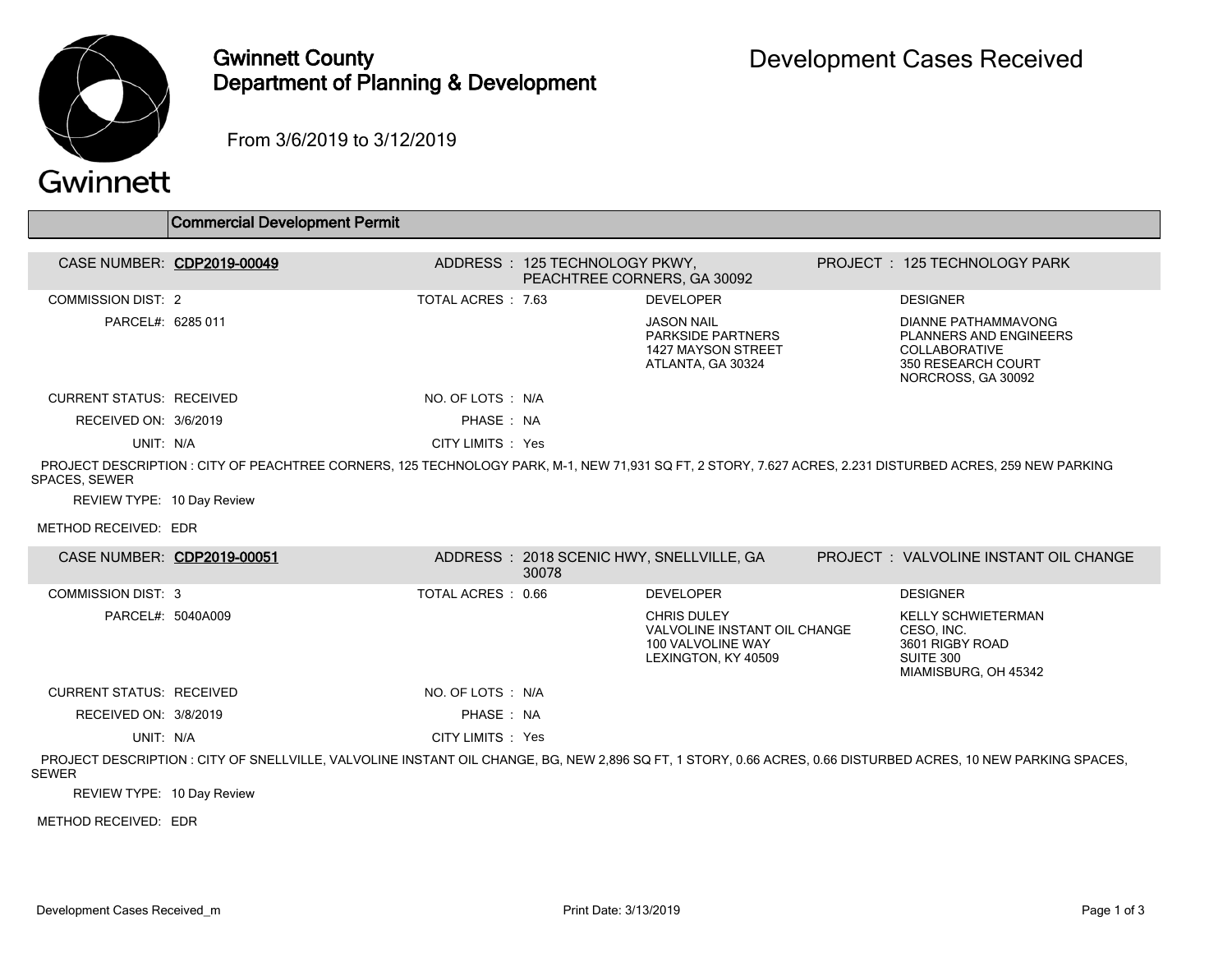| CASE NUMBER: CDP2019-00052      |                                                                                                                                                   |                    | ADDRESS: 4801 LAWRENCEVILLE HWY.<br>LILBURN. GA 30047 |                                                                                                                        | PROJECT : CHICK-FIL-A                                                                                                                                              |
|---------------------------------|---------------------------------------------------------------------------------------------------------------------------------------------------|--------------------|-------------------------------------------------------|------------------------------------------------------------------------------------------------------------------------|--------------------------------------------------------------------------------------------------------------------------------------------------------------------|
| <b>COMMISSION DIST: 2</b>       |                                                                                                                                                   | TOTAL ACRES : 1.02 |                                                       | <b>DEVELOPER</b>                                                                                                       | <b>DESIGNER</b>                                                                                                                                                    |
| PARCEL#: 6147 159               |                                                                                                                                                   |                    |                                                       | <b>DOUG WLKFE</b><br>CHICK-FIL-A<br>5200 BUFFINGTON ROAD<br>ATLANTA, GA 30349                                          | <b>STUART ANDERSON</b><br><b>INTERPLAN, LLC</b><br>604 COURTLAND STREET<br>SUITE 100<br>ORLANDO, FL 32804                                                          |
| <b>CURRENT STATUS: RECEIVED</b> |                                                                                                                                                   | NO. OF LOTS : N/A  |                                                       |                                                                                                                        |                                                                                                                                                                    |
| RECEIVED ON: 3/9/2019           |                                                                                                                                                   | PHASE: NA          |                                                       |                                                                                                                        |                                                                                                                                                                    |
| UNIT: N/A                       |                                                                                                                                                   | CITY LIMITS : Yes  |                                                       |                                                                                                                        |                                                                                                                                                                    |
|                                 | PROJECT DESCRIPTION: CITY OF LILBURN, CHICK-FIL-A, CB, NEW 3,810 SQ FT, 1 STORY, 1.018 ACRES, 0.22, DISTURBED ACRES, 60 NEW PARKING SPACES, SEWER |                    |                                                       |                                                                                                                        |                                                                                                                                                                    |
| REVIEW TYPE: 10 Day Review      |                                                                                                                                                   |                    |                                                       |                                                                                                                        |                                                                                                                                                                    |
| METHOD RECEIVED: EDR            |                                                                                                                                                   |                    |                                                       |                                                                                                                        |                                                                                                                                                                    |
| CASE NUMBER: CDP2019-00053      |                                                                                                                                                   |                    | 30024                                                 | ADDRESS: 454 SATELLITE BLVD, SUWANEE, GA                                                                               | <b>PROJECT : SUWANEE CENTER</b>                                                                                                                                    |
| <b>COMMISSION DIST: 1</b>       |                                                                                                                                                   | TOTAL ACRES : 1.33 |                                                       | <b>DEVELOPER</b>                                                                                                       | <b>DESIGNER</b>                                                                                                                                                    |
| PARCEL#: 7195 066               |                                                                                                                                                   |                    |                                                       | <b>RON SURANI</b><br><b>GREEN VENTURES, LLC</b><br>1040 INDIAN TRAIL ROAD<br>SUITE B <sub>2</sub><br>LILBURN, GA 30047 | <b>PATRICK R. CRAIG</b><br><b>CRAIG DESIGN GROUP, LLC</b><br>12102 ASHFORD GABLES DRIVE<br>DUNWOODY, GA 30338                                                      |
| <b>CURRENT STATUS: RECEIVED</b> |                                                                                                                                                   | NO. OF LOTS : N/A  |                                                       |                                                                                                                        |                                                                                                                                                                    |
| RECEIVED ON: 3/12/2019          |                                                                                                                                                   | PHASE: NA          |                                                       |                                                                                                                        |                                                                                                                                                                    |
| UNIT: N/A                       |                                                                                                                                                   | CITY LIMITS : Yes  |                                                       |                                                                                                                        |                                                                                                                                                                    |
|                                 | 1.333 ACRES, 1.18 DISTURBED ACRES, 54 NEW PARKING SPACES, SEWER                                                                                   |                    |                                                       |                                                                                                                        | PROJECT DESCRIPTION: CITY OF SUWANEE, SUWANEE CENTER, C-2, NEW 4,200 SQ FT, 1 STORY, NEW 2,130 SQ FT, 1 STORY, NEW 1,140 SQ FT, 1 STORY, NEW 2,400 SQ FT, 1 STORY, |
| REVIEW TYPE: 10 Day Review      |                                                                                                                                                   |                    |                                                       |                                                                                                                        |                                                                                                                                                                    |
| METHOD RECEIVED: EDR            |                                                                                                                                                   |                    |                                                       |                                                                                                                        |                                                                                                                                                                    |
| <b>TOTAL FOR:</b>               | <b>Commercial Development</b><br>Permit                                                                                                           | NO. OF CASES: 4    |                                                       | NO. OF LOTS: 0                                                                                                         | <b>TOTAL ACRES: 10.64</b>                                                                                                                                          |
|                                 | <b>Subdivision Development Permit</b>                                                                                                             |                    |                                                       |                                                                                                                        |                                                                                                                                                                    |
| CASE NUMBER: SDP2019-00015      |                                                                                                                                                   |                    |                                                       | ADDRESS: 4452 ARCADO RD, LILBURN, GA 30047                                                                             | PROJECT : ARCADO ROAD TOWNHOME<br>DEVELOPMENT, PHASE 1                                                                                                             |
| <b>COMMISSION DIST: 2</b>       |                                                                                                                                                   | TOTAL ACRES : 3.10 |                                                       | <b>DEVELOPER</b>                                                                                                       | <b>DESIGNER</b>                                                                                                                                                    |
| PARCEL#: 6124 004               |                                                                                                                                                   |                    |                                                       | <b>RONNY KITTLE</b><br>KITTLE CONSTRUCTION &<br>DEVELOPMENT, LLC<br>412 SEAGRAVES DRIVE<br>ATHENS, GA 30605            | <b>KENNETH PETERS</b><br>PEOPLES & QUIGLEY. INC.<br>337 SOUTH MILLEDGE AVENUE<br><b>SUITE 213</b><br>ATHENS, GA 30605                                              |
| <b>CURRENT STATUS: RECEIVED</b> |                                                                                                                                                   | NO. OF LOTS : 34   |                                                       |                                                                                                                        |                                                                                                                                                                    |
| RECEIVED ON: 3/9/2019           |                                                                                                                                                   | PHASE: ONE         |                                                       |                                                                                                                        |                                                                                                                                                                    |